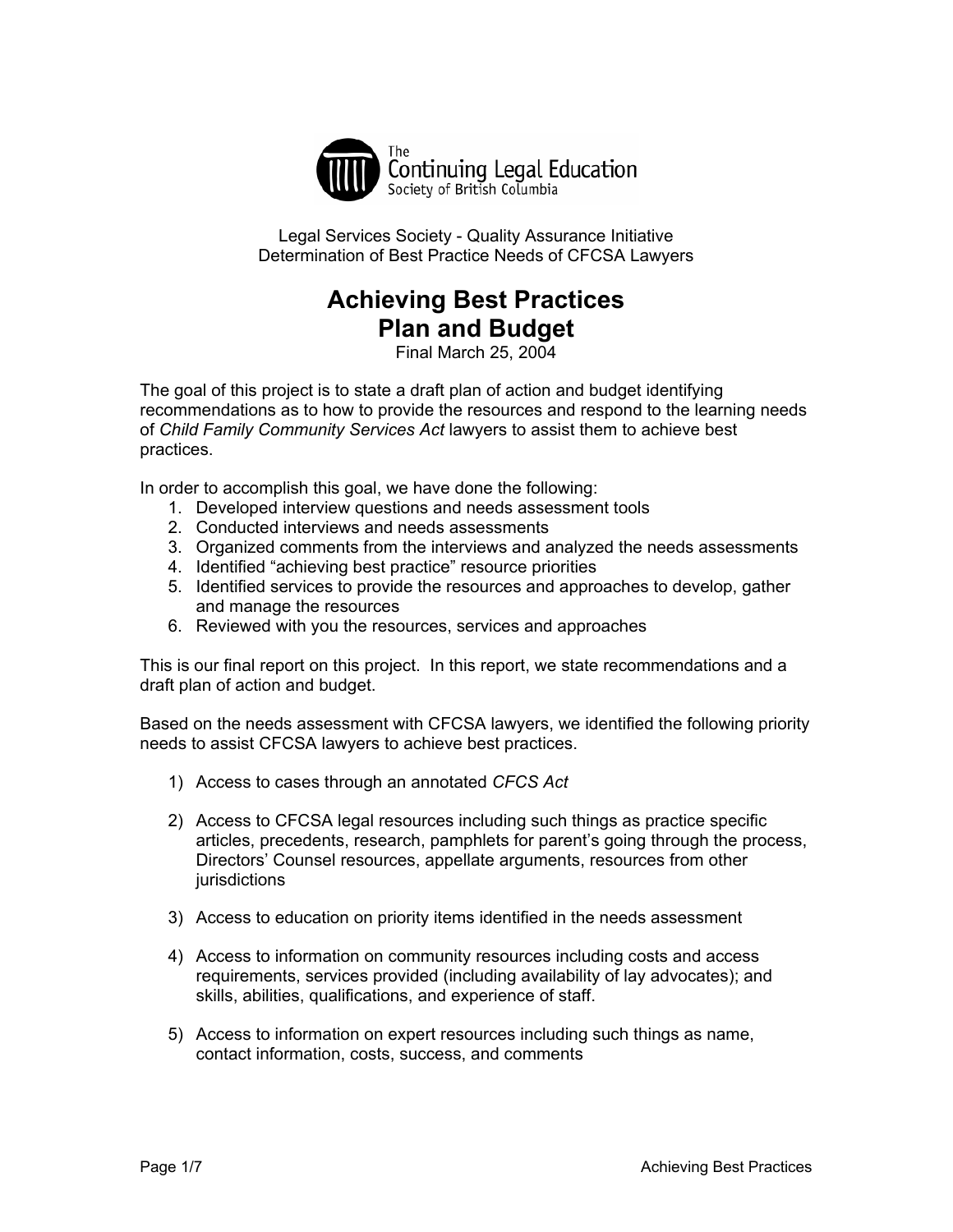We recommended that you consider the following services to meet these needs:

- 1) An online resource centre to make the resources available
- 2) An online annotated *CFCS Act* resource book
- 3) A list serve for problem solving, information exchange, communications from LSS (e.g. policies/procedures), tips, articles, additions to the resource centre.
- 4) Online and face to face instruction including an annual face to face course with shorter online courses throughout the year focusing specifically on CFCSA issues.

In implementing these 4 services, we recommend the following:

- A. Develop approaches that make training and resources accessible.
- B. Use a staged approach to minimize impact on LSS staff.
- C. Proceed to implement online and face to face instruction at this time as this is straightforward and will have a minimal impact on LSS staff.
- D. Conduct feasibility studies for the other three services (list serve, resource centre, and annotated CFCSA resource book). Each of these initiatives has components that may impact LSS staff and existing systems. As a result, you need to consider these carefully prior to implementation. The feasibility study approach gives you an opportunity to explore all of the issues and develop a plan of action that minimizes impact on staff and reduces the potential for false starts.
- E. Develop a cost benefit analysis approach for the project.

# **A) Develop approaches that make training and resources accessible**

We are mindful that we are working with CFCSA lawyers with a view to developing approaches that apply more generally to lawyers who provide contract services to LSS. In that regard, it appears you need to consider 5 things to support the best practice needs of LSS lawyers. These include determining how to establish on-going processes to develop resources, gather resources, organize resources, make resources accessible, and establish the cost/benefit of access to the resources.

In the context of CFCSA lawyers, we recommend that you

1) Develop resources

Where there are gaps in existing resources, we recommend that you develop resources to fill the gap. We encourage you to begin to develop resources through offering an annual course. This course would respond to identified needs of CFCSA lawyers and would be made available face to face and online.

2) Gather resources

Where resources are available we recommend that you gather the resources so they are easily accessible to CFCSA lawyers (e.g. existing CLE BC resources on CFCSA issues).

When you are developing new approaches to communicating (such as with a forum (list serve) discussed below), we encourage you to be mindful that these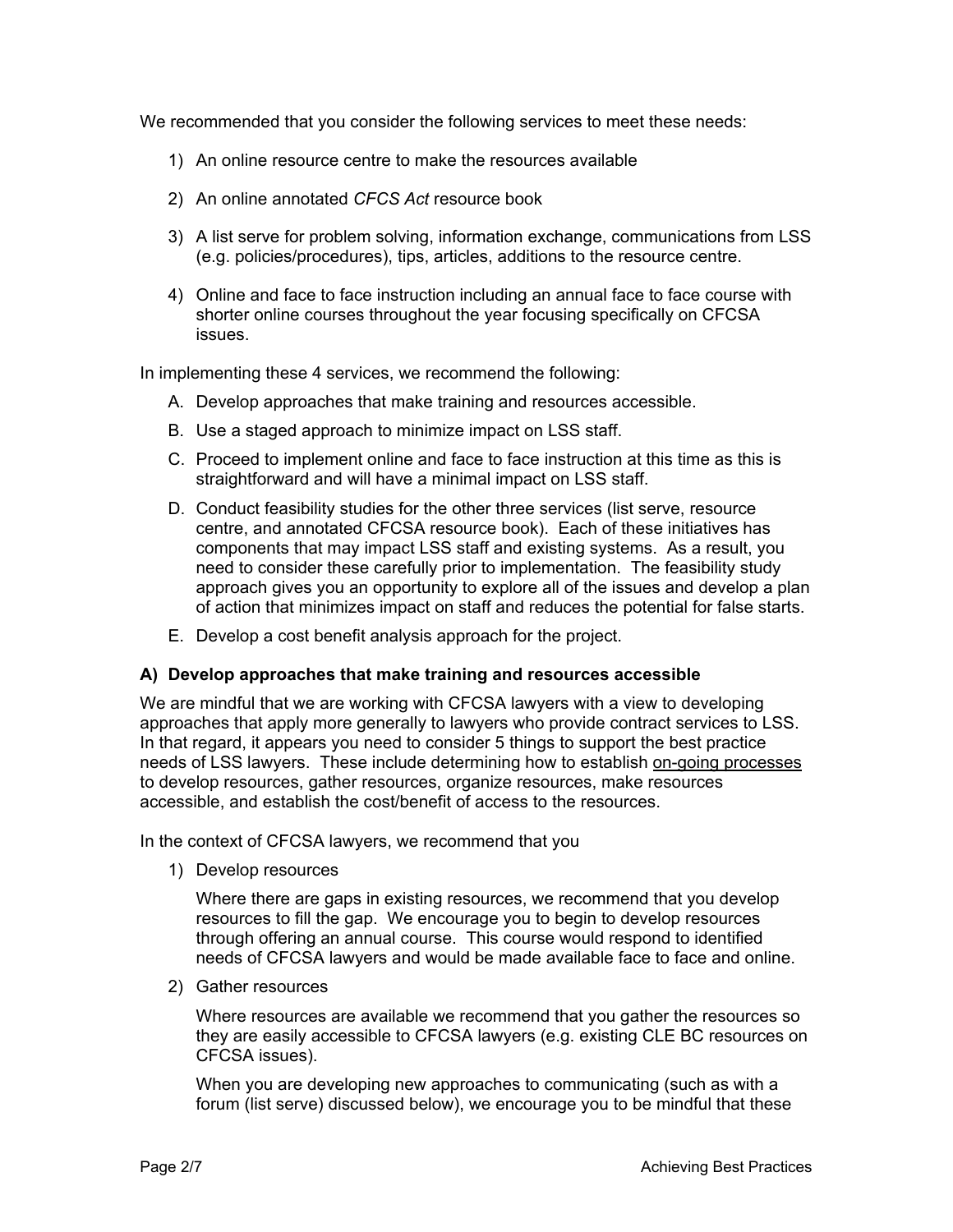communications may be an important source of resources (e.g. CFCSA practice tips).

Where there are existing systems in place to gather information (such as reports to LSS), we encourage you to consider whether there is information being gathered or that might be gathered (e.g. experts used and the services they provide) that will serve as useful resources.

3) Organize resources

As the resources are developed and gathered they need to be organized in a way that allows lawyers to use the resources as they work through a file. We encourage you to consider a resource centre to assist in this knowledge management.

4) Make resources accessible

Resources are only useful if they are accessible. We encourage you to consider making the resource centre accessible online for CFCSA lawyers.

5) Establish the cost/benefit of the resources

As you work through this project, we recommend that you establish measures and approaches to confirm the cost/benefit for each of the initiatives.

# **B) Use a staged approach minimizing the impact on LSS**

In order to minimize the impact on LSS, we recommend continuing to work with CFCSA lawyers, as a model for LSS lawyers generally, with a view to developing processes, business relationships, and business models, and to selecting and integrating technology.

We recommend a staged approach starting with initiatives that minimize the impact on LSS staff and allow you to explore the initiatives and understand the implications prior to making significant organizational or financial commitments.

In particular, where technological initiatives are involved we recommend conducting feasibility studies prior to establishing a plan.

- The feasibility study approach makes sense for initiatives that may impact LSS staff or systems.
- Integration of technology into a workplace involves finding the right fit in terms of the technological tools and developing processes and support around the tools. Developing processes and support around the tools is often the more challenging aspect of this equation as it may involve adjusting established work patterns of competent employees engaged in sophisticated work.
- The feasibility study process supports working with LSS staff and technology consultants to find tools and approaches that provide the best fit.

#### **C) Implement an annual course**

We recommend that you work with CLE BC to implement a course made available face to face and online for remote participants. We recommend that CLE BC create an Online Video from the course and produce and publish the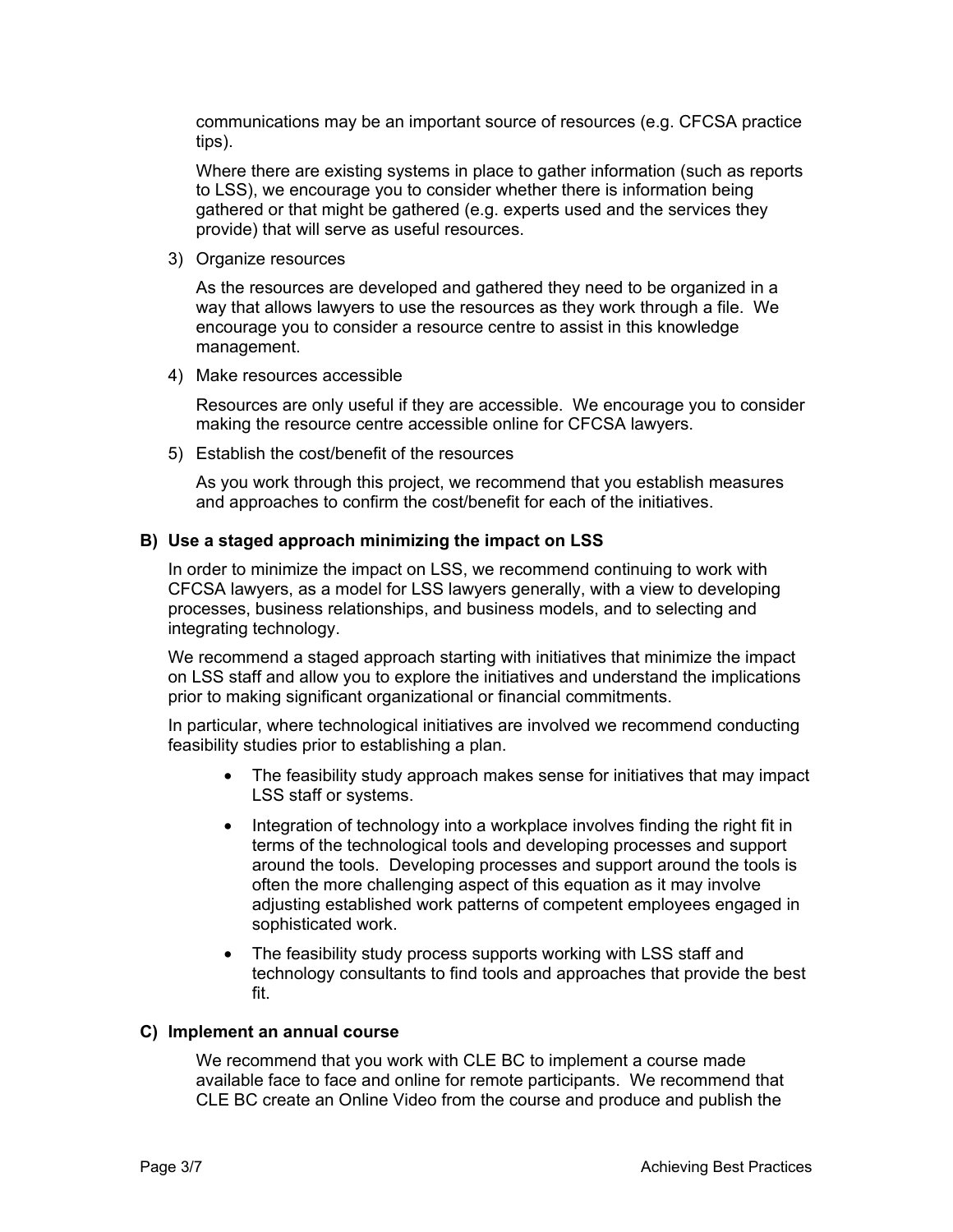materials and make these resources accessible through the CLE BC store anytime, anywhere.

- The course should be designed to be repeated annually at a fixed date and to respond to the needs identified in the needs assessment. The concept would be to use the annual course as a mechanism to provide on-going training and develop resources on an on-going basis. Working with CLE BC would ensure that the resources would remain accessible anytime/anywhere and over time the library of resources would be strengthened.
- CLE BC would encourage Directors' Counsel to offer their bi-annual course on the same date and at the same location. CLE BC would encourage some joint sessions or a joint conference.
- The face to face course should be streamed out to remote participants using Online Conferencing, which would permit remote participants to participate using telephone audio and computers to view PowerPoint slides and participate in polls.
- Materials should be developed by volunteer faculty in the traditional CLE BC model. Using volunteer faculty from amongst CFCSA lawyers would ensure that your most senior lawyers continue to develop their knowledge and skills through teaching.
- The materials should be made available online by CLE BC.
- The course should be videotaped and made accessible as Online Videos in 6-10 topic-specific modules of approximately 30-45 minutes in length with PowerPoint slides to complement the presentations and with a table of contents that allows a user to access any 3-5 minute segment of the presentation. These modules would be made available anytime/anywhere.

The result would be a course delivered face to face and online with materials and videos available for anytime access. Fee - \$20,000 plus expenses (the latter as determined by the approximate number of registrants). Access to the online materials and Online Video through the CLE BC website would be negotiated separately.

# **D) Conduct feasibility studies for the forum (list serve), access to resources through CLE BC, and the resource centre**

There are 3 components for which we recommend a feasibility study. These are the forum (list serve), online access to CLE BC resources, and the resource centre. Individual or integrated solutions may be appropriate. We have identified some of the issues and approaches that might be considered in developing a solution. To take this to the next phase, however, we recommend that you work with your staff (including technology staff) and seek the advice of technology service providers.

1) Forum (list serve)

We recommend that you explore the implications of this technology for communicating with CFCSA lawyers and for gathering information such as practice tips, recommendations regarding community resources, information about experts, and other information sharing.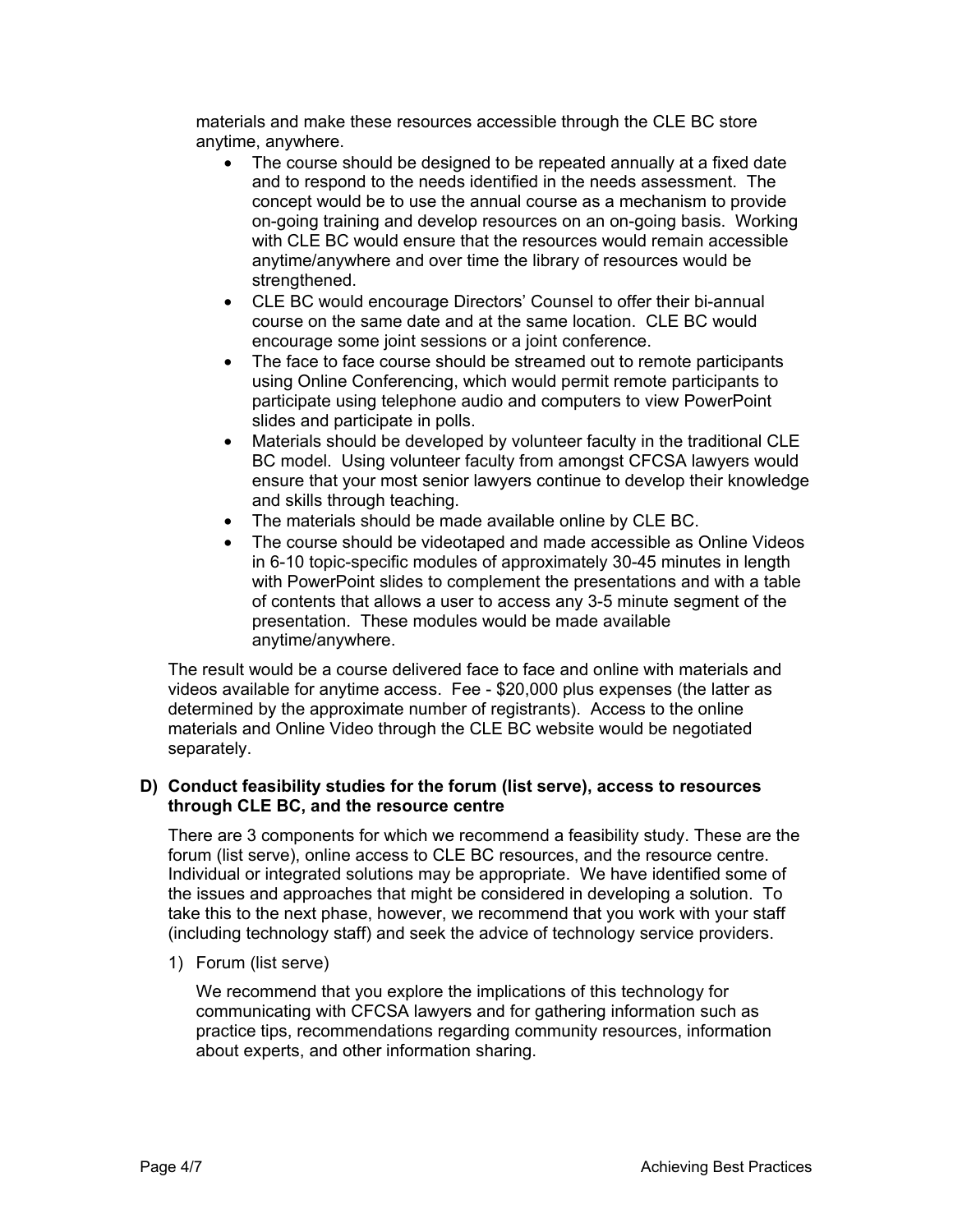The following questions should be considered:

- How do you most effectively set up the forum to ensure that it responds to the identified needs of the CFCSA lawyers?
- What technology is most appropriate?
- Where does the forum reside?
- What is the relationship between the forum, the resource centre, and the CLE BC resources?
- Who manages and supports the forum?
- What are the human resource issues?
- 2) Access to CFCSA resources through CLE BC publications to explore the feasibility of providing access to these on an anytime basis

CLE BC produces the following resources in 3 different publications.

- *Family Law Sourcebook for BC* (51 pages on Protection of Children),
- *Family Law Practice Manual* (75 pages on Protection of Children, a 13 page checklist, 12 precedents, 9 sections of the *CFCS Act* with limitation periods, 7 page statute table listing the chapters in the book that reference statute sections), and
- *Annotated Family Practice* (96 pages of annotations for the *CFCS Act* and 14 pages of annotations to the Regulations).

These resources are edited and updated on a regular basis. In addition, they provide resources including specifically an annotated *CFCS Act*, a checklist, and precedents all of which were identified as priority items by CFCSA lawyers in the needs assessment.

We recommend that rather than developing these resources on your own that you work with CLE BC or their technology service provider to find a way to make these resources accessible to CFCSA lawyers.

This feasibility study would focus on LSS working with CLE BC to identify the most effective approach to make these resources accessible to CFCSA lawyers.

CLE BC is currently in the process of making its course materials and books available online. It has not, however, investigated the issues associated with providing online access limited to specific resources from several different publications. In addition, CLE BC is in the process of developing its business models around access to online resources. As a result, it would be timely for LSS to enter into a dialogue with CLE BC to consider what approaches might be available that would minimize the cost to LSS and CLE BC and to maximize the benefit for both.

Several approaches may be appropriate for you to consider regarding access to these resources including:

- Negotiating a fee with CLE BC to provide online access to all of the publications identified above
- Obtaining copies of the materials relevant to CFCSA lawyers to make available in the resource centre
- Determining if it is feasible for CLE BC to provide online access from its website limited to the materials relevant to CFCSA lawyers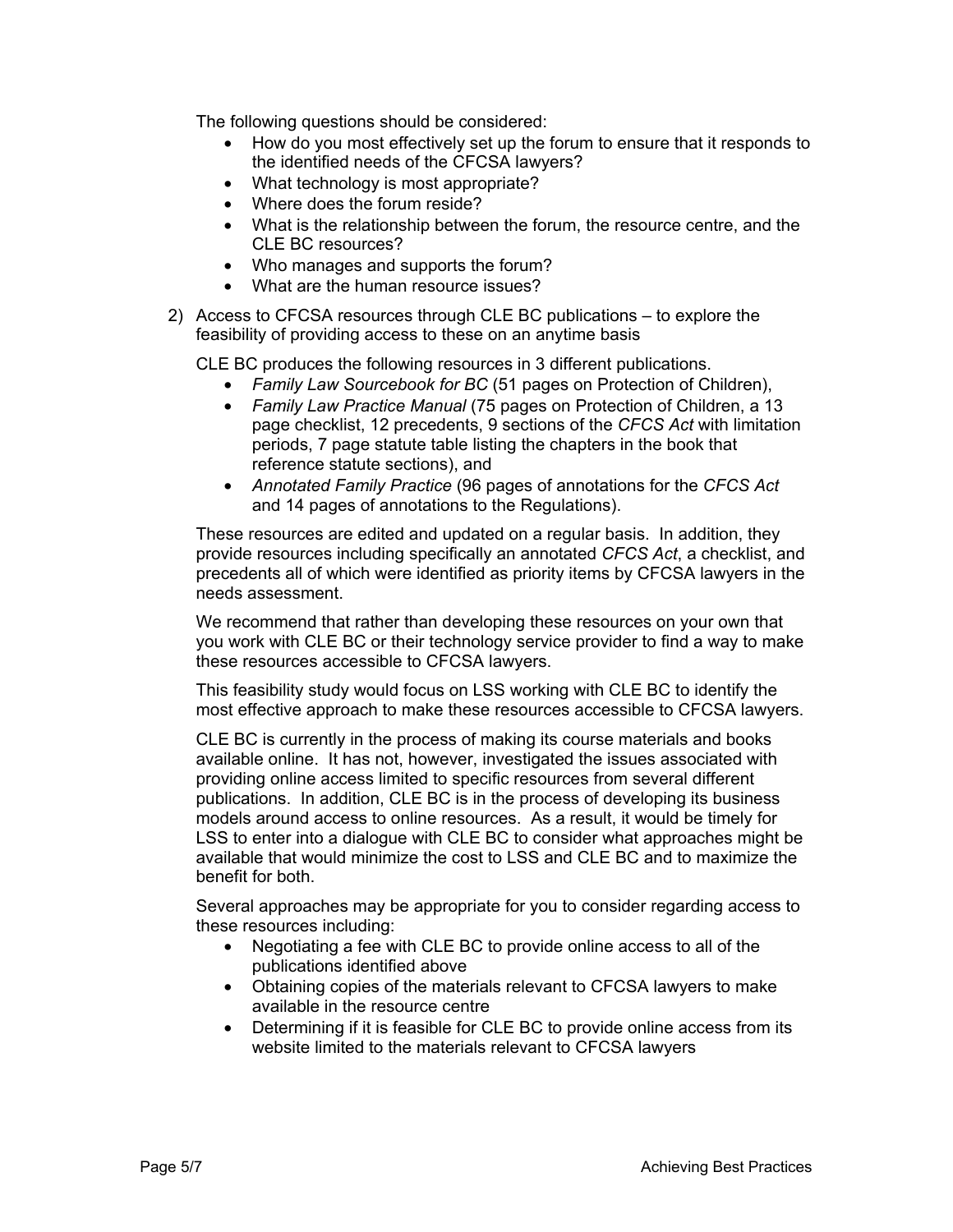The study would involve working with CLE BC (and its technology service providers) to identify a business model and technological solutions (if required) that were most effective for LSS and CLE BC.

3) Resource centre - for access by CFCSA lawyers to resources It is clear from the needs assessment that access to resources is the most significant priority to support best practices.

The working concept is that the resource centre would serve as the storage place for CFCSA resources including providing access to items identified as priorities in the needs assessment such as publications, resources on experts, and tips.

The resource centre could be as straightforward as documents and organized links on the LSS website or as complex as a stand-alone resource centre.

Regarding a budget for the 3 feasibility studies, we believe that if we propose a budget of approximately \$30,000 for the feasibility studies, we will be within the range of reasonable.

We have canvassed the issue of a budget with several technology service providers; each has identified the complications associated with preparing a budget for a feasibility study without working with LSS staff and considering workflow and technology issues. We concur that these are critical aspects of a feasibility study and we believe that until some of that work has taken place it will be difficult to fix an amount for the feasibility studies.

# **E) Develop a Cost Benefit Analysis Approach**

As you move from needs assessment to recommendations to implementation, we encourage you to ensure the cost/benefit for each quality assurance initiative is considered.

While grant funding allows you an opportunity to explore these approaches, when grant funding ends, you must weigh the benefits and costs of providing training and resources to the lawyer/service providers against the benefits and costs of allocating resources to services for the community.

This weighing process requires the development of a formula that measures such things as total costs for training and resources, impact of the training and resources on lawyer costs/file and quality of service, and impact of enhancements in quality of service on overall ability to serve the community.

It is also important to recognize that quality enhancement is a moving target. Quality enhancement requires the ability to measure the changing quality assurance needs, to provide resources and training that responds to those changing needs, and to ensure that the benefits continue to exceed the costs.

This initiative would involve the following:

- Develop cost benefit analysis questions and a formula
- Determine how to most effectively gather and process the information gathered to inform decision making

The recommended result would be cost benefit analysis questions and a formula, implementation steps, and a budget.